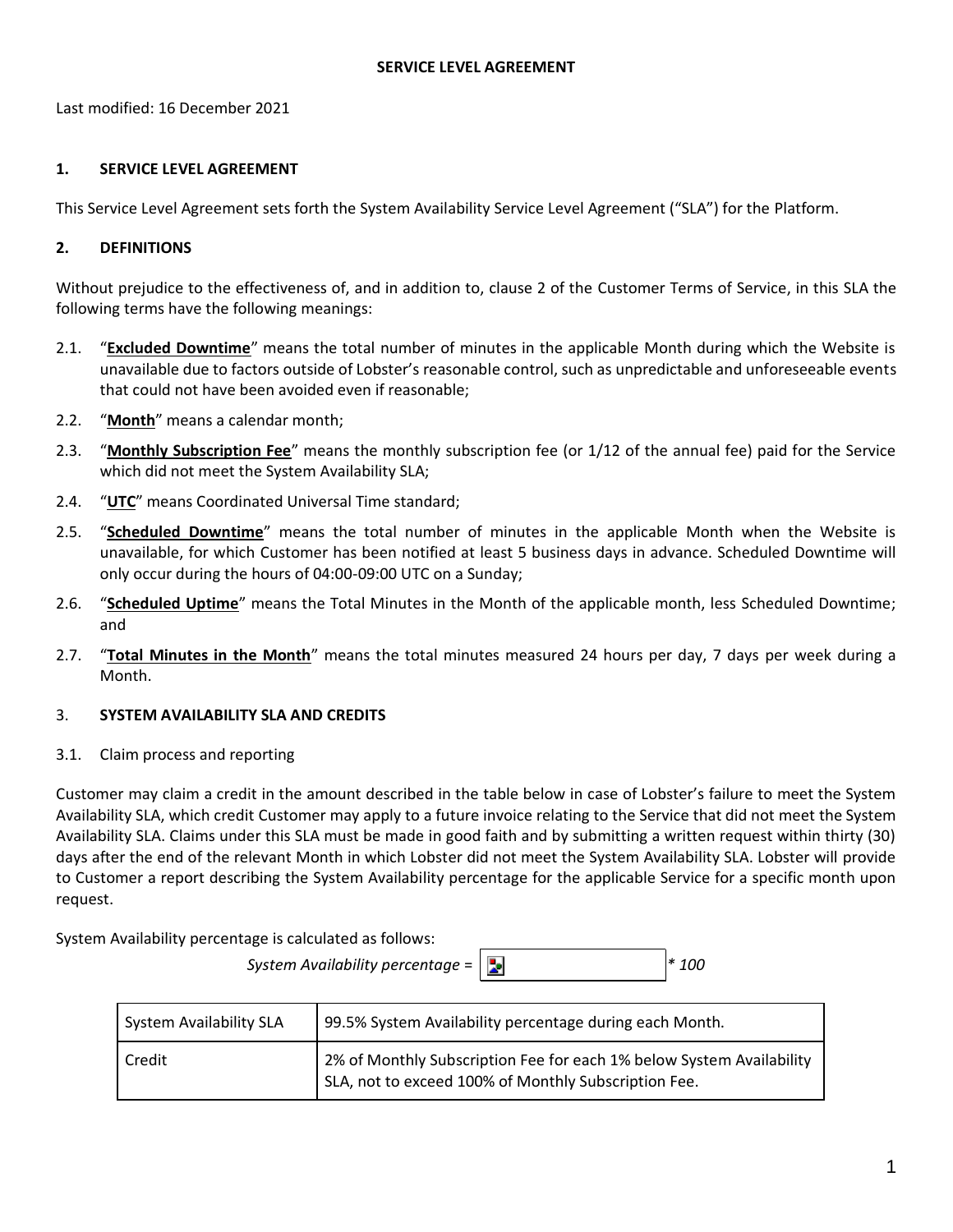### **4. SUPPORT SERVICES**

4.1 Lobster's representatives will be available to answer questions and otherwise assist Customer in troubleshooting issues that may occur in the day-to-day running of the Website through email support at [support@lobsterink.com](mailto:support@lobsterink.com) or as otherwise indicated on the Website. Issues will be dealt with as per the Priority levels, Response Times and Resolve Time Objectives set out below.

| Priority | Definition                                                                     | Symptoms                                                                                                                                         |
|----------|--------------------------------------------------------------------------------|--------------------------------------------------------------------------------------------------------------------------------------------------|
|          | System is non-operational.                                                     | Prevents all Users from:<br>Logging in;<br>Completing any lessons;<br>Completing any assessments; or<br>Generating any reports.                  |
| 2        | System is partially non-operational with<br>no workaround available.           | Prevents a material number of Users from:<br>Logging in;<br>Completing any lessons;<br>Completing any assessments; or<br>Generating any reports. |
| 3        | Partial system failure that moderately<br>affects usage. Workaround available. | Intermittent video playback issues.                                                                                                              |
| 4        | Issue that causes minimal disruption to<br>a User.                             | Degraded response times.<br>Display issues on specific browsers.                                                                                 |

#### Issue types

#### Response times

| Priority | <b>Response Time</b> | Resolve Time Objective                                                |
|----------|----------------------|-----------------------------------------------------------------------|
|          | 45 minutes           | 6 hours                                                               |
| 2        | 2 hours              | 12 hours                                                              |
| 3        | 4 hours              | Ticket update every 48 hours until a<br>resolution time is available. |
| 4        | 4 hours              | Ticket update every 48 hours until a<br>resolution time is available. |

4.2 In the event that Customer requires and authorizes Lobster to access Customer's information technology ("IT") system for troubleshooting purposes, and Lobster believes, in its sole and absolute discretion, that such access is necessary, then Lobster will make all reasonable efforts to assist Customer by accessing its IT systems. Lobster will comply with Customer's policies for accessing Customer's IT systems, however will in no way whatsoever be liable for, without limitation, any loss or damage associated therewith.